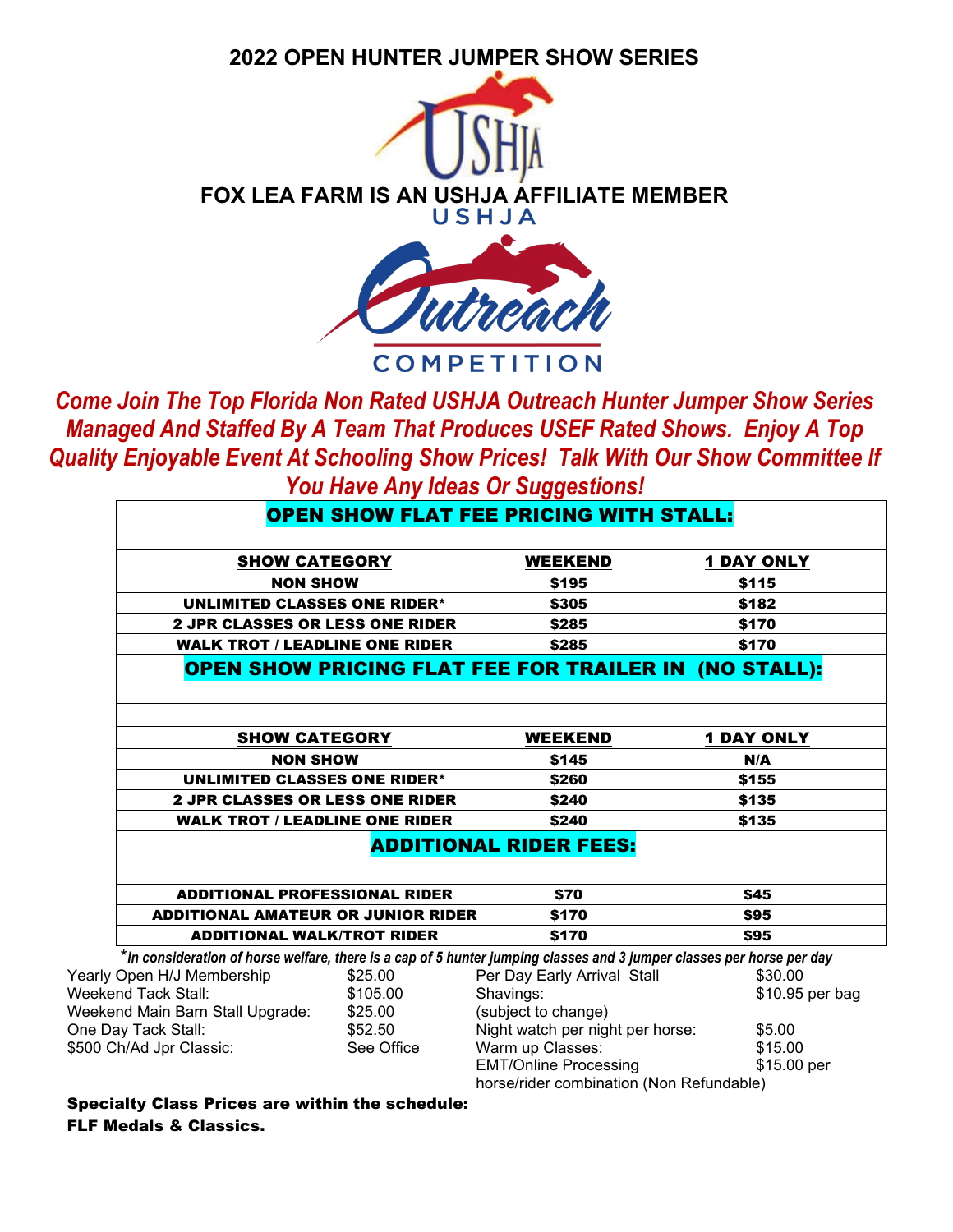

## **SHOW OFFICIALS**

| <b>OFFICE:</b>                     | NANCY WEBB 941-809-6361                             |
|------------------------------------|-----------------------------------------------------|
| <b>MANAGER:</b>                    | <b>KIM FARRELL 941-809-6365</b>                     |
| <b>SPECIAL EVENTS COORDINATOR:</b> | <b>BECKY VAN DAME 813-777-7302</b>                  |
| <b>PHOTOGRAPHER:</b>               | SEE WEBSITE: WWW.FOXLEAFARM.COM                     |
| <b>VET ON CALL:</b>                | <b>SARASOTA EQUINE ASSOCIATES 941-907-1147</b>      |
| <b>VET ON CALL:</b>                | <b>GULF COAST EQUINE 941-266-1356</b>               |
| <b>FARRIER ON CALL:</b>            | <b>HEATH MCGHEE 765-714-5860</b>                    |
| <b>FARRIER ON CALL:</b>            | <b>MARCUS LYBARGER 317-538-8973</b>                 |
| <b>FARRIER ON CALL:</b>            | DALE RYAN 941-812-3230                              |
| <b>JUDGES:</b>                     | <b>LISTED ON CALENDAR PAGE @ WWW.FOXLEAFARM.COM</b> |
|                                    |                                                     |

### **PRIZES: RIBBONS TO 6TH PLACE CLASS WINNERS RECEIVE PRIZE WITH 3 OR MORE ENTRIES IN A CLASS**

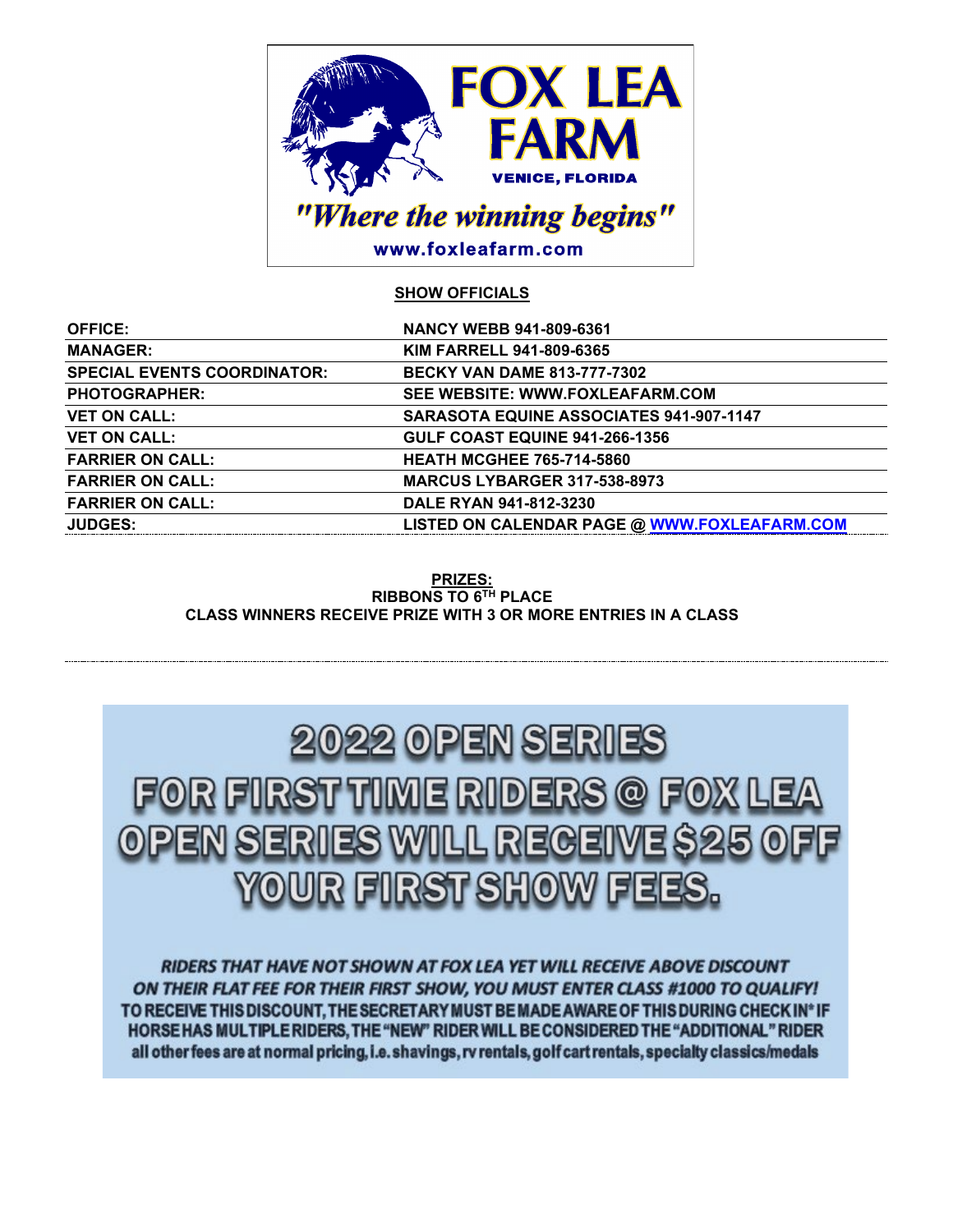## **FOX LEA FARM OPEN H/J SHOW SERIES 2022:**

*All classes eligible for USHJA points except warm-ups, leadline,, pleasure classes, Jumper over 1.20m and any Hunter or Equitation over 3'.*

## **Saturday Tentative Schedule**

## **SEE [WWW.HORSESHOWSONLINE.COM](http://www.horseshowsonline.com/) FOR START TIMES & ANY SCHEDULE CHANGES**

#### **Hunter Ring II**

| 308     | Warm up                                      |
|---------|----------------------------------------------|
| 30,31   | 2' 2'3" Child / Adult Htr O/F                |
| 32      | 2' 2'3" Child/Adult Htr Flat                 |
| 23      | 18" Open Working Hunter U/S                  |
| 26      | Short / Adult Long Stirrup U/S (SWFHJA)      |
| 229     | Warm-Up 18"                                  |
| 21, 22  | 18" Open Working Hunter O/F                  |
| 24, 25  | Short/Adult Long Stirrup Hunter 18" (SWFHJA) |
| 560     | Short/Long/Ad Stirrup Classic (1 round)      |
|         | Class fee: \$18                              |
| 262     | Child Pony Hunter U/S                        |
| 306     | Warm up                                      |
| 260     | Child Pony O/F 2', 2'6"                      |
| 261     | Child Pony O/F 2', 2'6" first round classic  |
| 242     | FLF Pony Medal 2'3", 2'6"                    |
| 256     | Pony Hunter U/S (SWFHJA)                     |
| 254,255 | Pony Hunter O/F 2'3", 2'6", 2'9"' (SWFHJA)   |
| 33      | Hunter Pleasure Pony                         |
| 65      | Hunter Pleasure Horse                        |

#### (**SWFHJA BEGINNER/INT – 2'9" NOT ELIGIBLE SWFHJA)**

#### **Jumper Ring I: TABLE CHECK COURSE BOARD**

| 204 | 1.05m Jpr                         |
|-----|-----------------------------------|
| 206 | 1.05m ADD BACK \$15               |
| 208 | Reg Adult/Child Jpr 3'6" (1.05m)  |
| 500 | <b>Ch/Ad Jumper Classic</b>       |
|     | 3 NEEDED TO FILL- (1.10m)         |
| 212 | $1.15m$ Jpr                       |
| 213 | 1.15m ADD BACK \$15               |
| 216 | $1.25m$ Jpr                       |
| 198 | 0.65M Jumper (Baby Green Jpr.)    |
| 186 | 0.70M Pony / Hopeful Jpr.         |
| 181 | Schooling Jpr. (0.75m)            |
| 188 | 0.85m Jpr. 2'9"                   |
| 189 | 0.85m ADD BACK \$15               |
| 192 | $0.095m$ Jpr.                     |
| 194 | 0.95m ADD BACK \$15               |
| 550 | \$1000 Mini Mini Mini Prix        |
|     | See office for Class Cost (0.95m) |
| 196 | Low Adult/Child Jpr (0.95m)       |
| 200 | $1.00m$ Jpr                       |
| 201 | 1.00m ADD BACK \$15               |



#### **Hunter Ring I**

| 236    | Warm-up Class fee: \$15                  |
|--------|------------------------------------------|
| 64     | 2'9", 3', 3'3" Open Hunter U/S           |
| 62,63  | 2'9", 3', 3'3" Open Hunter O/F           |
| 52     | Child/Adult Hunter U/S (SWFHJA)          |
| 50,51  | Child/Adult Hunter 3' (SWFHJA)           |
| 301    | \$250 3'6" Hunter Classic needs 5        |
|        | Class fee: \$50 payout- \$75,60,50,40,35 |
| 230    | Warm up                                  |
| 40     | Young Working Hunter U/S                 |
| 38 39  | Young Working Hunter 2'3"- 2'6"          |
| 49     | 2'6" Open Hunter U/S                     |
| 47,48  | 2'6" Open Hunter                         |
| 46     | 2'6" Child / Adult Hunter U/S (SWFHJA)   |
| 44, 45 | 2'6" Child/ Adult Hunter O/F (SWFHJA)    |
| 399    | 2'6" HTR CLASSIC                         |

#### **Jumper Ring II:**

| 1      | Leadline                                           |
|--------|----------------------------------------------------|
| 2      | Walk                                               |
| 6      | Walk "1" Pole                                      |
|        | WALK TROT – WILL BE SPLIT IF MORE THAN 10 ENTRIES. |
| 89     | Walk, Trot Equit (SWFHJA)                          |
| 90     | Walk, Trot Pleasure (SWFHJA)                       |
| 91     | Walk, Trot U/S (SWFHJA)                            |
| 73     | Walk Trot Poles U/S                                |
| 71,72  | Walk Trot Poles O/F                                |
| 14     | Crossrails Open Horse/Pony Flat                    |
| 79     | Crossrails Hunter U/S                              |
| 228    | Crossrails Warm-up Open to All Class fee: \$10     |
| 12, 13 | Crossrails Open Horse/Pony O/F                     |
| 77     | Crossrails Hunter O/F                              |
| 78     | Crossrails Hunter O/F                              |
| 559    | Crossrail Classic (1 round) (Special Award)        |
|        | Class fee: \$18                                    |

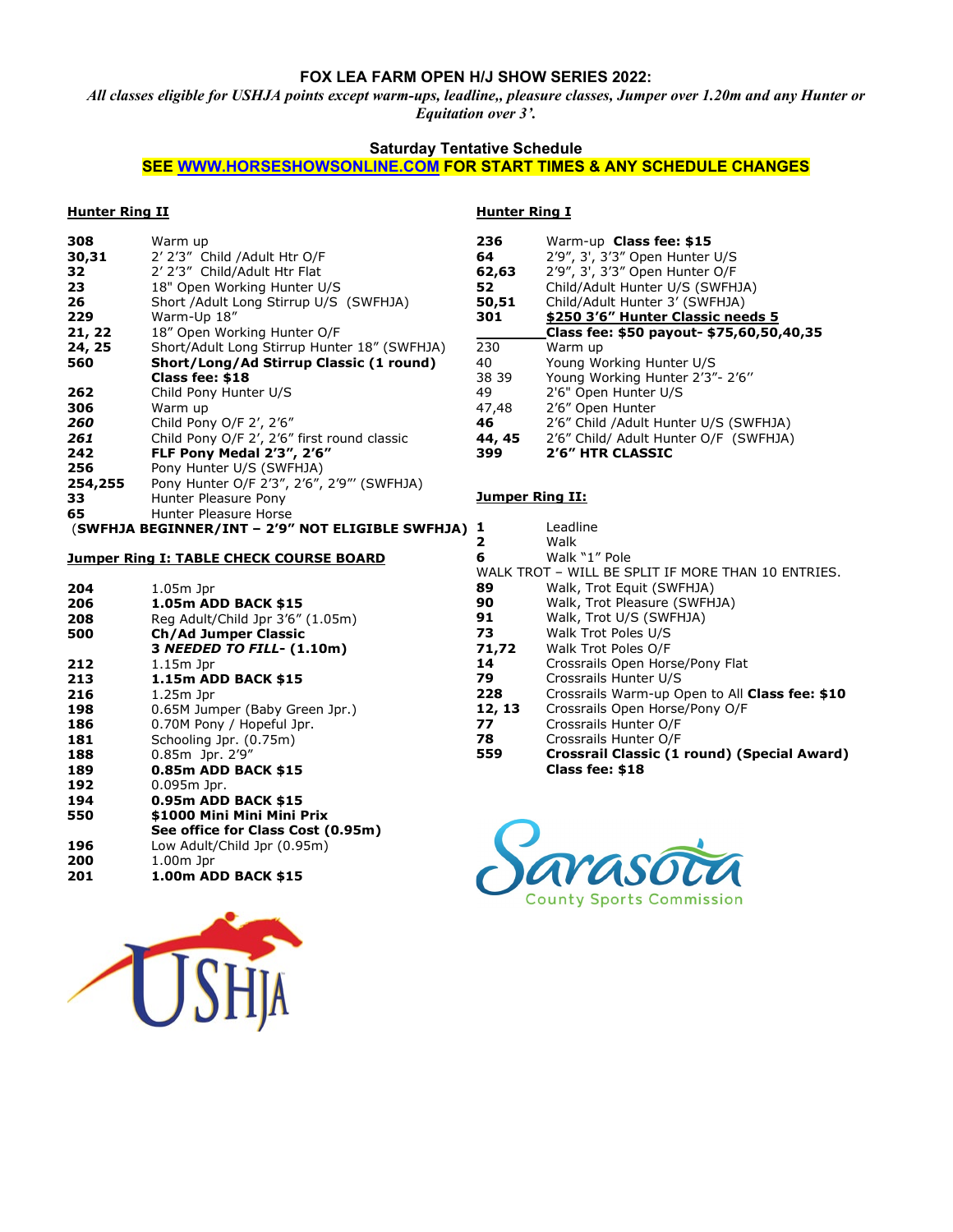#### **FOX LEA FARM OPEN H/J SHOW SERIES 2021: Sunday Tentative Schedule**

*All classes eligible for USHJA points except warm-ups, leadline,, pleasure classes, Jumper over 1.20m and any Hunter or Equitation over 3'.*

#### **SEE [WWW.HORSESHOWSONLINE.COM](http://www.horseshowsonline.com/) FOR START TIMES & ANY SCHEDULE CHANGES**

#### **Hunter Ring II**

| 123,124<br>125<br>572<br>82<br>232<br>570,571<br>80,81<br>563 | 2', 2'3" Child/Adult Equit.<br>2', 2'3" Child/Adult Equit. Flat<br>18" Open Working Hunter U/S<br>Short/Long/Ad Long Stirrup Equit Flat (SWFHJA)<br>18" WARM-UP<br>18" Open Working Hunter O/F<br>Short/Long/Ad Long Stirrup Equit O/F (SWFHJA)<br>Short/Long/Ad Stirrup Medal Class Fee: |
|---------------------------------------------------------------|-------------------------------------------------------------------------------------------------------------------------------------------------------------------------------------------------------------------------------------------------------------------------------------------|
| \$18                                                          |                                                                                                                                                                                                                                                                                           |
| 235                                                           | Warm up (open all day) Class fee: \$15                                                                                                                                                                                                                                                    |
| 248                                                           | Child. Pony 2'(Sm./ Md.), 2'6" (Lg.) (SWFHJA)                                                                                                                                                                                                                                             |
| 249                                                           | Child. Pony 2'(Sm./ Md.), 2'6" (Lg.) (SWFHJA)                                                                                                                                                                                                                                             |
| 250                                                           | Child. Pony U/S (SWFHJA)                                                                                                                                                                                                                                                                  |
| 1133                                                          | Hunter Pleasure Pony                                                                                                                                                                                                                                                                      |
| 1165                                                          | Hunter Pleasure Horse                                                                                                                                                                                                                                                                     |
| 233                                                           | WARM-UP Class fee: \$15                                                                                                                                                                                                                                                                   |
| 257,258<br>259                                                | Pony Hunter O/F 2'3", 2'6", 2'9"<br>Pony Hunter U/S                                                                                                                                                                                                                                       |
|                                                               |                                                                                                                                                                                                                                                                                           |
|                                                               | <b>Jumper Ring I: TABLE CHECK COURSE BOARD</b>                                                                                                                                                                                                                                            |
| 205                                                           | $1.05m$ Jpr                                                                                                                                                                                                                                                                               |
| 207                                                           | 1.05m ADD BACK \$15                                                                                                                                                                                                                                                                       |
| 209                                                           | Reg. Adult/Ch Jumper 3'5" Level 3 (1.05m)                                                                                                                                                                                                                                                 |
| 1500                                                          | Ch/Ad Jumper Classic L3 3 NEEDED TO FILL                                                                                                                                                                                                                                                  |
| (1.10m)                                                       |                                                                                                                                                                                                                                                                                           |
| 215                                                           | $1.15m$ Jpr                                                                                                                                                                                                                                                                               |
| 214                                                           | 1.15m ADD BACK \$15                                                                                                                                                                                                                                                                       |
| 219                                                           | \$1000 Mini Prix 1.15M - See office for Class Cost                                                                                                                                                                                                                                        |

## **219 \$1000 Mini Prix 1.15M - See office for Class Cost**  199 Baby Green Jpr. 187 Pony & Hopeful Jpr. 2'3 (0.70m)<br>183 Schooling Jpr. Class 2'5" (0.75m) 183 Schooling Jpr. Class 2'5" (0.75m)<br>190 0.85M Jpr 0.85M Jpr **191 0.85m ADD BACK \$15** 193 0.95m jPR<br>**195 0.95m AD 195 0.95m ADD BACK \$15**<br>197 Low Adult/Children's Jun Low Adult/Children's Jumper (0.95m)

202 1.00m Jpr<br>**203 1.00m AD 203 1.00m ADD BACK \$15**

# **ATTENTION SWFHJA:**

**551 SWFHJA HUNTER CLASSIC \*\*** \*\* SWFHJA HTR CLASSIC- \$20 CLASS COST:

All SWFHJA sanctioned hunter divisions will designate the second round over fences score as the classic score

#### **Hunter Ring I**

| 1399      | 2'6" HTR CLASSIC (2 rounds)            |
|-----------|----------------------------------------|
| 148,149   | 2'6" Child/Adult Equit O/F (SWFHJA)    |
| 150       | 2'6" Child/Adult Equit Flat (SWFHJA)   |
| 152, 153  | 2'6" Open Hunter O/F                   |
| 154       | 2'6" Open Hunter U/S                   |
| 129, 130  | Young Working Hunter 2'3"- 2'6"        |
| 131       | Young Working Hunter U/S               |
| 1150,1151 | Child/Adult Hunter 3' (SWFHJA)         |
| 1152      | Child/Adult Hunter U/S (SWFHJA)        |
| 161,162   | Child/Adult Equit Fences 3'            |
| 163       | Child/Adult Equit Flat                 |
| 243, 244  | 2'9", 3', 3'3 Open Hunter O/F          |
| 245       | 2'9", 3', 3'3 Open Hunter U/S          |
| 234       | Warm-up Class fee: \$15                |
| 905       | Huntfield Ovation Mini Derby, 2'6", 3' |

#### **Jumper Ring II**

| 66<br>67 | Leadline #2<br>Walk                       |
|----------|-------------------------------------------|
| 7        | Walk "1" Pole                             |
|          | WALK TROT - WILL BE SPLIT IF MORE THAN 10 |
| ENTRIES. |                                           |
| 564      | Walk, Trot Equit (SWFHJA)                 |
| 565      | Walk, Trot Pleasure (SWFHJA)              |
| 566      | Walk, Trot U/S (SWFHJA)                   |
| 557      | Walk Trot Poles Flat                      |
| 555,556  | Walk Trot Poles Equit. O/F                |
| 569      | Crossrail Open Horse/Pony U/S             |
| 20       | Crossrails Equit Flat                     |
| 303      | Crossrails Warm Up                        |
| 567 568  | Crossrail Open Horse/Pony O/F             |
| 18,19    | Crossrails Equit O/F                      |
| 562      | <b>Crossrail Medal Class Fee: \$18</b>    |

Management Reserves The Right To Change Any Part Of This Schedule, Including Ring Designation. If trailering in please call show office 941/484-4321 the day before your classes to hear of any changes to the schedule. (Please School In All Rings In Case Of A Schedule Change) Please Check In With Show Office For Revised Schedules. There Is A Possibility That Weather May Require To Move Some Divisions And/Or Classes Into The Covered Arena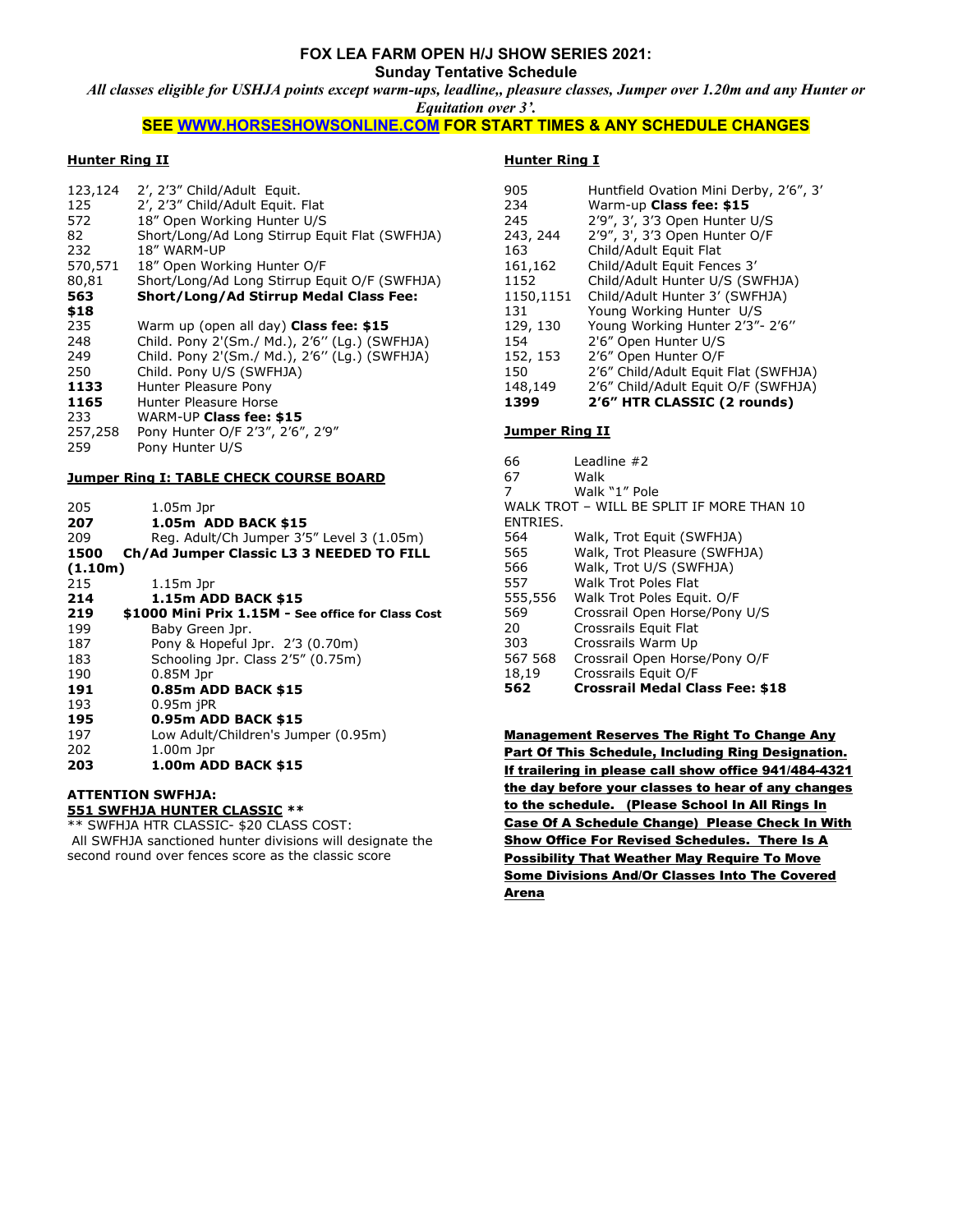# 2022 OPEN SCHOOLING SHOW'S INFORMATION & FEES:

- **MEMBERSHIP:** All exhibitors will pay a one time payment of \$25 per show year for Fox Lea points. This fee will help with the points recording and the awards for the end of the year. Thank you for your continued support!
- **OUTREACH & USHJA MEMBERSHIP -** riders must be a USHJA member at the free Outreach level (or higher) in order to receive Outreach points and then use this link: <https://www.ushja.org/membership/joinrenew>
- **SHOW OFFICIALS:** Please check our website, www.foxleafarm.com, for a list of current officials for each of the schooling shows. Please call in your stall reservations early therefore we can make a decision on how many rings to run as soon as possible. Thank you for your continued support!
- **STALL RESERVATIONS:** YOU MAY FAX ENTRIES TO 941-484-4321. There are no late fees or membership fees. Please call 941-809-6361 or 941-809-6365 to reserve a stall. We ask that reservations be made at least 1 week prior. 254 permanent stalls with doors are available. Stalls are available at 9 AM of day preceding Show and must be vacated by noon of day following the Show's close. Stalls are 10X12 and 12X12. No first bedding is provided. Straw bedding is not permitted. Stall assignments at discretion of management.
- **PRIZES**: Must have three class entries to receive a prize per class.
- **MAXIMUM CLASSES PER HORSE**: In consideration of the welfare of our exhibitor's horses, each horse can compete in no more than five (5) hunter-type jumping classes and no more than three (3) jumper classes per day per show.
- **CHAMPIONSHIPS:** Championships will be awarded to all divisions with three competitors in each class.
- **SHOW ATTIRE:** Jackets are excused. Please no chaps. Field boots or paddock boots. Polo shirts are acceptable.
- **CROSS ENTERING DIVISIONS:** Low Adult Hunter may not cross enter into Adult Htr. Low Children's Hunter may not cross enter into Children's Hunter. Walk, Walk Trot, Crossrails, Short Stirrups, Long Stirrups, Adult Long Stirrups may all cross enter into appropriate age groups. These divisions may also enter into Pre Child Hunter/Equit. Some divisions within realm may be combined due to lack of entries in age group.
- **BACK NUMBERS:** Numbers will be issued only when entries have been completed and paid or an open check has been left and entries have all necessary signatures are complete. Open check or credit card authorization must be left with show secretary to pick up number. No schooling without a number. Non-showing horse must also have a show back number.
- **HORSE SHOW AGE:** Horse Show age by age on January 1, 2022.
- **ORDER OF GO & COURSES:** If Order of go is needed it will be posted ½ hour prior to the start of the class. Courses will be posted 1/2 prior to class.
- **HARD HAT RULE:** All riders must wear PROPERLY FITTING ASTM APPROVED PROTECTIVE HEADGEAR at all times while mounted with chinstrap secured. No exceptions!
- **ENTRIES CLOSING DATE:** Show entries close one week prior show date. Please send or fax entries in advance, there are no late fees.
- **OFFICE HOURS:** The office will be opened at 1:30 PM the day prior to the first Show day and will remained open to 6:00 PM. Each Show day, the office will open one half hour prior to the first class.
- **NEGATIVE COGGINS CERTIFICATE:** Current (within one year) Negative Coggins Test must be available upon demand.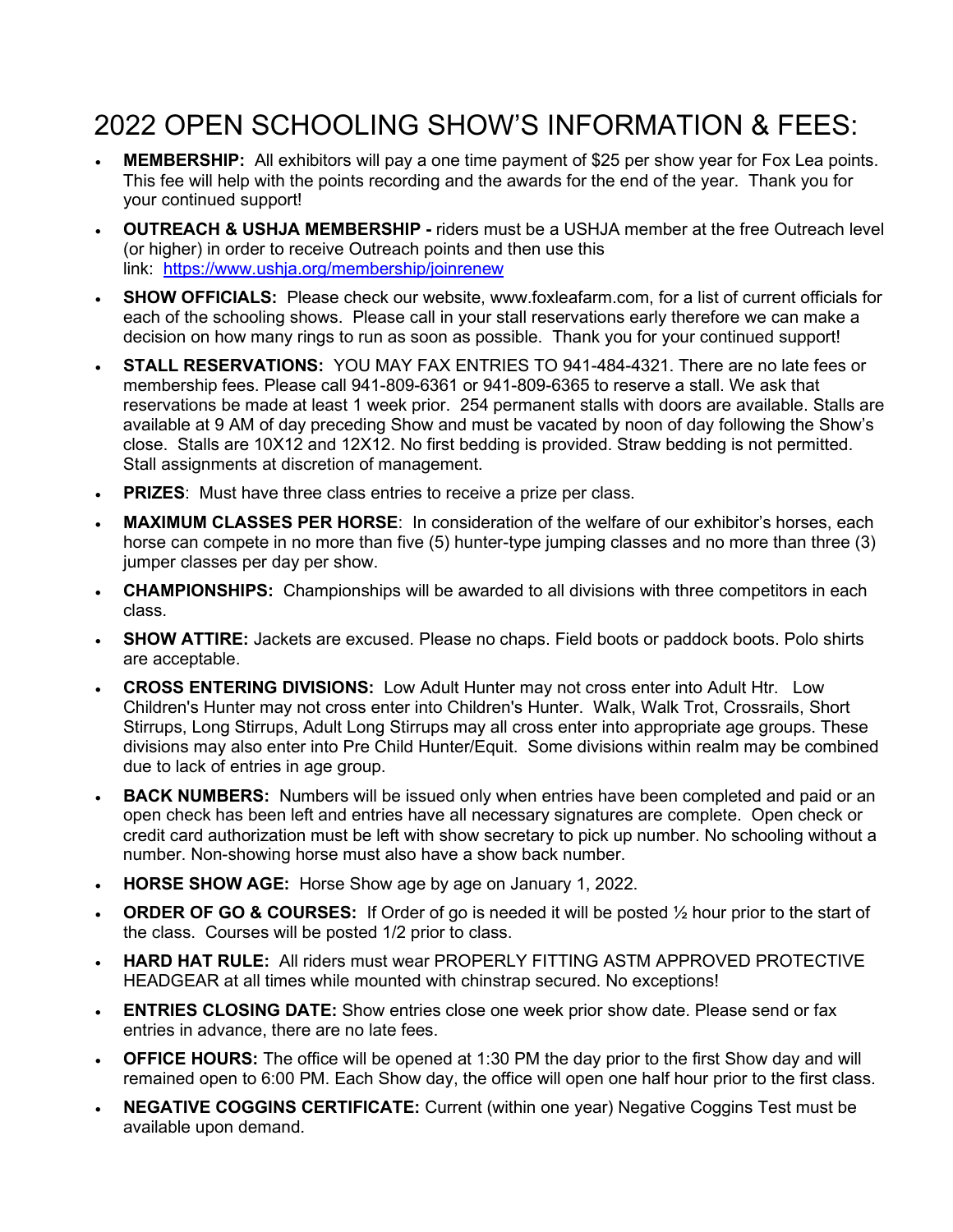- **REFUSAL OF ENTRY**: Show Management reserves the right to refuse, accept conditionally, and to cancel any entries, disqualify exhibitors, prohibit exhibition of entries and cancel awards or prizes, without claim for damages.
- **RETURNED CHECKS:** A \$50 fee will be charged for returned checks WITH NO EXCEPTIONS.
- **MEDICAL WASTES:** Dispose of medical waste in labeled containers at wash racks. Please use aseptic techniques for safety.
- **DISPUTES:** In all classes Show Management will settle any dispute or question that may arise and this decision shall be final.
- **SCHOOLING:** Please Check In And Receive A Number Before Schooling. Any Non-Showing Horses Must Be Registered With The Show Secretary. All Competitors Riding Must Wear Hard Hats. Official schooling times with an E.M.T. present will be on Friday the day before the show starts at 11 AM until 6:30 PM or dark whichever comes first. We do not have ticketed schooling, it is included in your flat fees already. You may school in the mornings before the show. Rings close  $\frac{1}{2}$ hour before the first class.
- **CHECK OUT:** Please Check Out In Show Office Even If Payment Was Sent In With Show Entry. You Will Receive a Receipt Listing Classes Entered And Also A List Of Your Placings. Thank You
- **BABY GREEN JUMPERS 2':** Horse/Pony may not jump over 2'6" at the same show in any class.
- **ADD BACK JUMPERS:** There are ADD BACK Jumper classes offered. These classes are 100% Add Back. There is an additional fee of \$15 per class above the class fee prices. 100% of the \$15 is added to the class jack pot per entry. The disbursement is 40%, 30%, 20%, 10%.

Fox Lea Farm, Inc., d.b.a. Fox Lea Farm, its officials, its owners, its employees, its agents, and its guests will not be held responsible for accidents or loss which may occur to an exhibitor, spectator, guest, rider, groom, other employee, animal or equipment at the competition. All exhibitors, spectators, guests, riders, grooms, or other employees are subject to the rules and regulations of Fox Lea Farm, Inc. Show Management Reserves The Right To Change Prize Money Should Conditions Warrant On Any Class. Show Management Also Reserves The Right To Combine Any Previous Split Sections If There Are Less Than 4 Entries In Any Of The Classes Within A Section.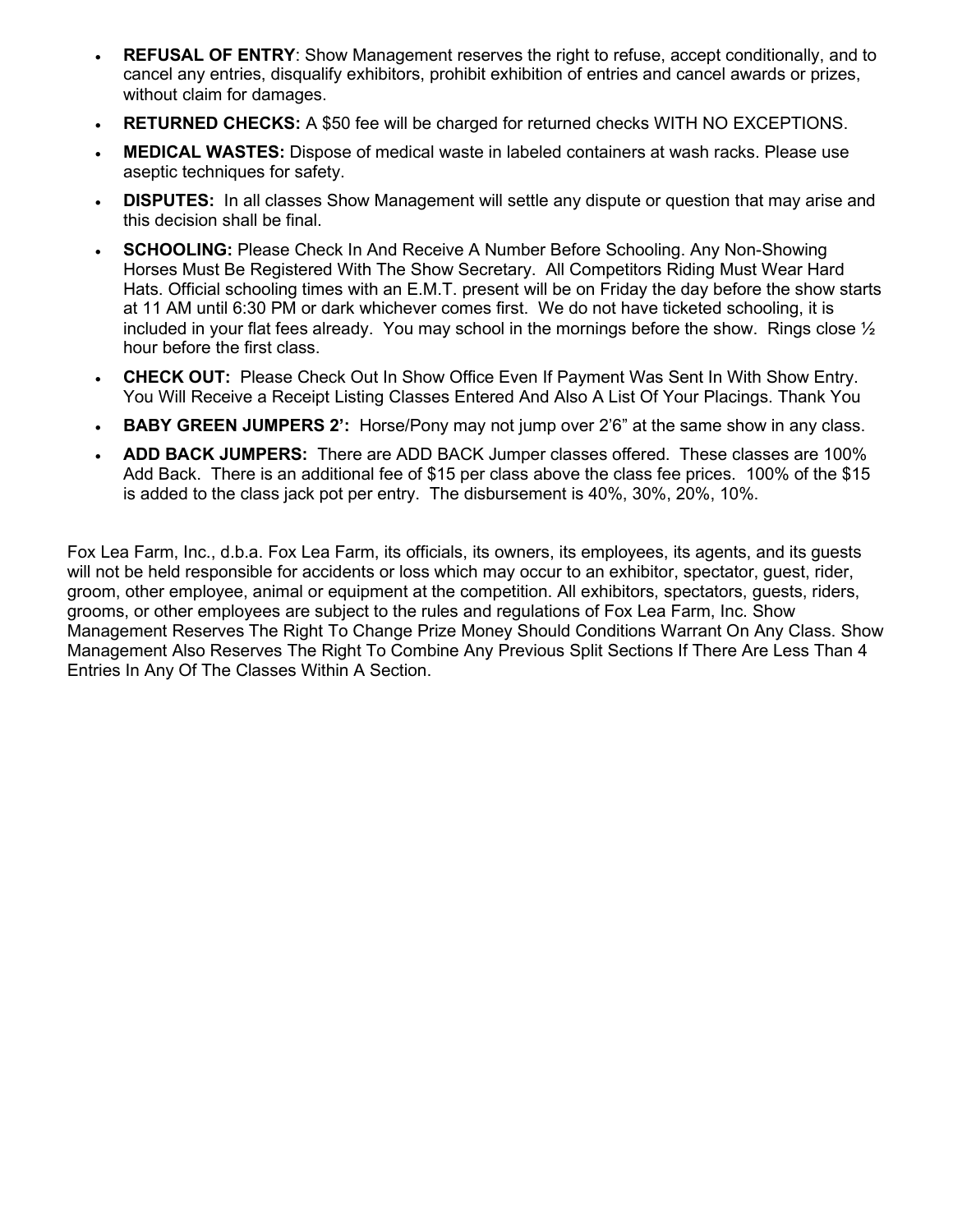